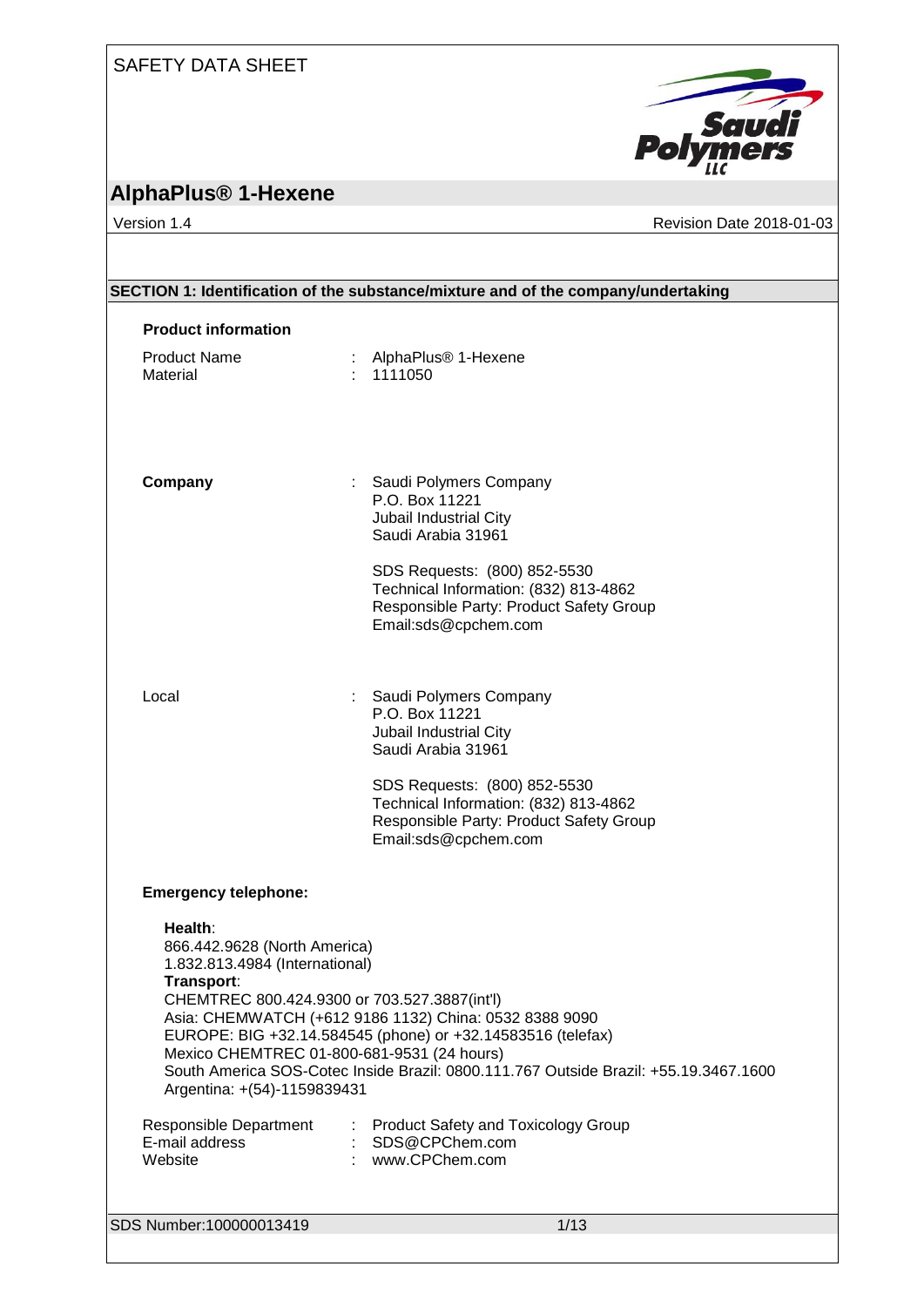## SAFETY DATA SHEET

# **AlphaPlus® 1-Hexene**

Version 1.4 **Version 1.4** Revision Date 2018-01-03

| <b>SECTION 2: Hazards identification</b>                                                                                                 |                                                                                                                                                                                                                                                                                                                                                                                                                                                                                                                                                                                                                                                                                                                                                                                                                                                                                                                                                                                                                                                                                                                                                   |  |
|------------------------------------------------------------------------------------------------------------------------------------------|---------------------------------------------------------------------------------------------------------------------------------------------------------------------------------------------------------------------------------------------------------------------------------------------------------------------------------------------------------------------------------------------------------------------------------------------------------------------------------------------------------------------------------------------------------------------------------------------------------------------------------------------------------------------------------------------------------------------------------------------------------------------------------------------------------------------------------------------------------------------------------------------------------------------------------------------------------------------------------------------------------------------------------------------------------------------------------------------------------------------------------------------------|--|
| <b>Classification of the substance or mixture</b><br><b>Globally Harmonized System of Classification and Labeling of Chemicals (GHS)</b> |                                                                                                                                                                                                                                                                                                                                                                                                                                                                                                                                                                                                                                                                                                                                                                                                                                                                                                                                                                                                                                                                                                                                                   |  |
| <b>GHS-Classification</b>                                                                                                                |                                                                                                                                                                                                                                                                                                                                                                                                                                                                                                                                                                                                                                                                                                                                                                                                                                                                                                                                                                                                                                                                                                                                                   |  |
|                                                                                                                                          |                                                                                                                                                                                                                                                                                                                                                                                                                                                                                                                                                                                                                                                                                                                                                                                                                                                                                                                                                                                                                                                                                                                                                   |  |
|                                                                                                                                          | Flammable liquids, Category 2<br>Aspiration hazard, Category 1                                                                                                                                                                                                                                                                                                                                                                                                                                                                                                                                                                                                                                                                                                                                                                                                                                                                                                                                                                                                                                                                                    |  |
|                                                                                                                                          | Acute aquatic toxicity, Category 2                                                                                                                                                                                                                                                                                                                                                                                                                                                                                                                                                                                                                                                                                                                                                                                                                                                                                                                                                                                                                                                                                                                |  |
|                                                                                                                                          |                                                                                                                                                                                                                                                                                                                                                                                                                                                                                                                                                                                                                                                                                                                                                                                                                                                                                                                                                                                                                                                                                                                                                   |  |
| <b>GHS-Labeling</b>                                                                                                                      |                                                                                                                                                                                                                                                                                                                                                                                                                                                                                                                                                                                                                                                                                                                                                                                                                                                                                                                                                                                                                                                                                                                                                   |  |
| Symbol(s)                                                                                                                                |                                                                                                                                                                                                                                                                                                                                                                                                                                                                                                                                                                                                                                                                                                                                                                                                                                                                                                                                                                                                                                                                                                                                                   |  |
| Signal Word                                                                                                                              | Danger                                                                                                                                                                                                                                                                                                                                                                                                                                                                                                                                                                                                                                                                                                                                                                                                                                                                                                                                                                                                                                                                                                                                            |  |
| <b>Hazard Statements</b>                                                                                                                 | H225: Highly flammable liquid and vapor.<br>H304: May be fatal if swallowed and enters airways.<br>H401: Toxic to aquatic life.                                                                                                                                                                                                                                                                                                                                                                                                                                                                                                                                                                                                                                                                                                                                                                                                                                                                                                                                                                                                                   |  |
| <b>Precautionary Statements</b><br>÷                                                                                                     | <b>Prevention:</b><br>P210<br>Keep away from heat/sparks/open flames/hot surfaces.<br>No smoking.<br>P233<br>Keep container tightly closed.<br>Ground/bond container and receiving equipment.<br>P240<br>P241<br>Use explosion-proof electrical/ventilating/lighting/<br>equipment.<br>P242<br>Use only non-sparking tools.<br>Take precautionary measures against static discharge.<br>P243<br>Avoid release to the environment.<br>P273<br>P <sub>280</sub><br>Wear protective gloves/ protective clothing/ eye<br>protection/ face protection.<br><b>Response:</b><br>IF SWALLOWED: Immediately call a POISON<br>P301 + P310<br>CENTER/doctor.<br>P303 + P361 + P353<br>IF ON SKIN (or hair): Remove/ Take<br>off immediately all contaminated clothing. Rinse skin with<br>water/ shower.<br>P331<br>Do NOT induce vomiting.<br>In case of fire: Use dry sand, dry chemical or<br>P370 + P378<br>alcohol-resistant foam for extinction.<br>Storage:<br>P403 + P235<br>Store in a well-ventilated place. Keep cool.<br>P405<br>Store locked up.<br>Disposal:<br>P501<br>Dispose of contents/ container to an approved waste<br>disposal plant. |  |
| <b>SECTION 3: Composition/information on ingredients</b>                                                                                 |                                                                                                                                                                                                                                                                                                                                                                                                                                                                                                                                                                                                                                                                                                                                                                                                                                                                                                                                                                                                                                                                                                                                                   |  |
| Synonyms                                                                                                                                 | Alpha-hexene                                                                                                                                                                                                                                                                                                                                                                                                                                                                                                                                                                                                                                                                                                                                                                                                                                                                                                                                                                                                                                                                                                                                      |  |
| SDS Number:100000013419                                                                                                                  | 2/13                                                                                                                                                                                                                                                                                                                                                                                                                                                                                                                                                                                                                                                                                                                                                                                                                                                                                                                                                                                                                                                                                                                                              |  |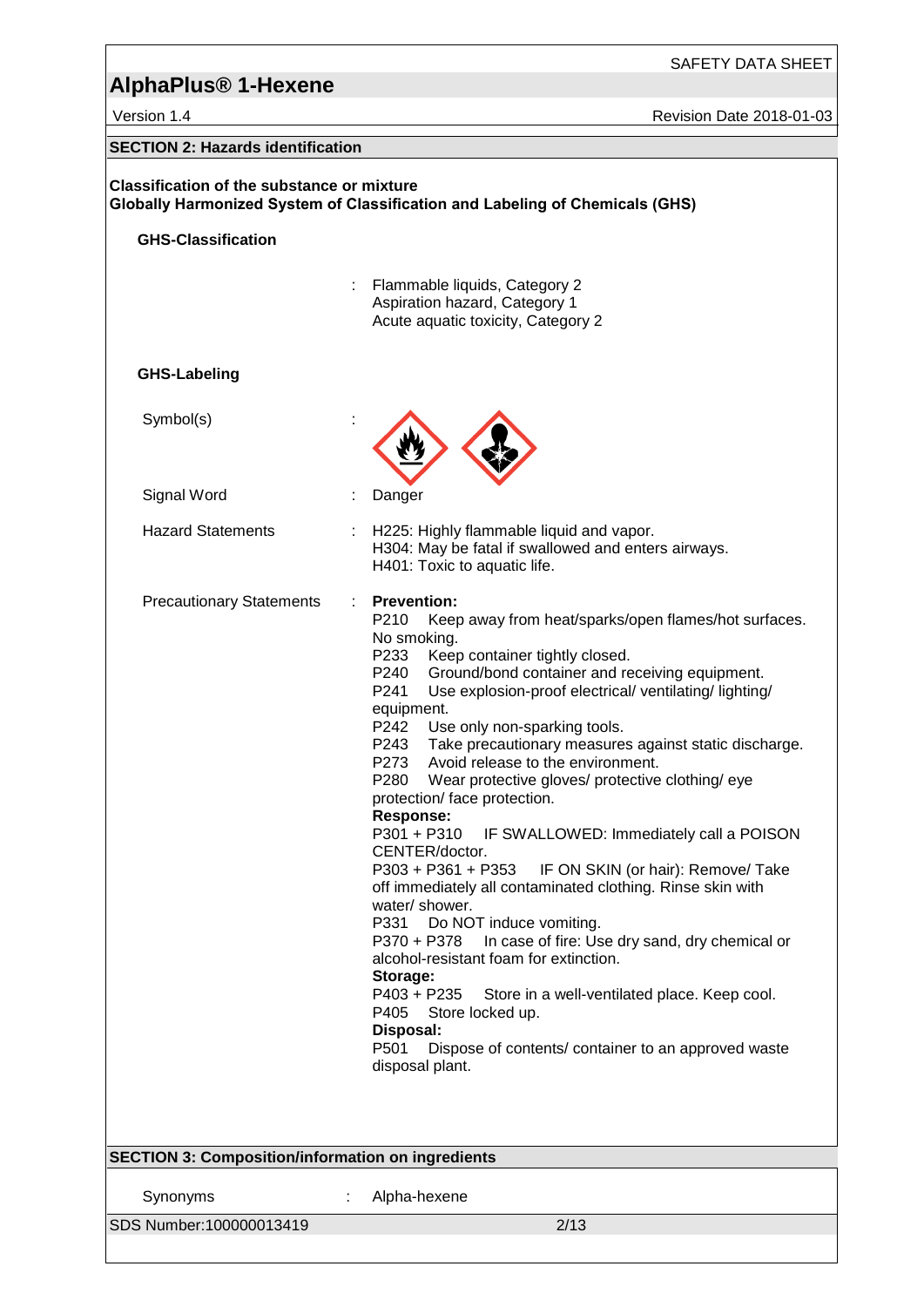| <b>AlphaPlus<sup>®</sup> 1-Hexene</b>    |    |                                                                                                                                                           |                                                                                                                                                                                                                                            |  | SAFETY DATA SHEET         |
|------------------------------------------|----|-----------------------------------------------------------------------------------------------------------------------------------------------------------|--------------------------------------------------------------------------------------------------------------------------------------------------------------------------------------------------------------------------------------------|--|---------------------------|
| Version 1.4                              |    |                                                                                                                                                           |                                                                                                                                                                                                                                            |  | Revision Date 2018-01-03  |
|                                          |    | alpha-Hexene<br>Hexene-1<br>Hex-1-ene<br>Hexylene<br>NAO <sub>6</sub><br><b>Butyl Ethylene</b><br><b>Butyl Ethylene</b><br>Hexylene<br>C6H12<br>Hex-1-ene |                                                                                                                                                                                                                                            |  |                           |
| Molecular formula                        |    | C6H12                                                                                                                                                     |                                                                                                                                                                                                                                            |  |                           |
| Chemical name                            |    |                                                                                                                                                           | CAS-No. / EINECS-No.                                                                                                                                                                                                                       |  | Concentration<br>$[wt\%]$ |
| 1-Hexene<br>2-Ethyl-1-Butene             |    |                                                                                                                                                           | 592-41-6<br>760-21-4                                                                                                                                                                                                                       |  | $99 - 100$<br>$0 - 1$     |
| <b>SECTION 4: First aid measures</b>     |    |                                                                                                                                                           |                                                                                                                                                                                                                                            |  |                           |
|                                          |    |                                                                                                                                                           |                                                                                                                                                                                                                                            |  |                           |
| General advice                           | ÷. | unattended.                                                                                                                                               | Move out of dangerous area. Show this material safety data<br>sheet to the doctor in attendance. Symptoms of poisoning may<br>appear several hours later. Do not leave the victim                                                          |  |                           |
| If inhaled                               |    | If unconscious, place in recovery position and seek medical<br>advice. If symptoms persist, call a physician.                                             |                                                                                                                                                                                                                                            |  |                           |
| In case of skin contact                  |    |                                                                                                                                                           | If on skin, rinse well with water. If on clothes, remove clothes.                                                                                                                                                                          |  |                           |
| In case of eye contact                   |    |                                                                                                                                                           | Flush eyes with water as a precaution. Remove contact<br>lenses. Protect unharmed eye. Keep eye wide open while<br>rinsing. If eye irritation persists, consult a specialist.                                                              |  |                           |
| If swallowed                             |    |                                                                                                                                                           | Keep respiratory tract clear. Do NOT induce vomiting. Do not<br>give milk or alcoholic beverages. Never give anything by<br>mouth to an unconscious person. If symptoms persist, call a<br>physician. Take victim immediately to hospital. |  |                           |
| <b>SECTION 5: Firefighting measures</b>  |    |                                                                                                                                                           |                                                                                                                                                                                                                                            |  |                           |
| Flash point                              |    | $-26 °C$ (-15 °F)<br>Method: closed cup                                                                                                                   |                                                                                                                                                                                                                                            |  |                           |
| Autoignition temperature                 |    | 272 °C (522 °F)                                                                                                                                           |                                                                                                                                                                                                                                            |  |                           |
| Suitable extinguishing<br>media          |    |                                                                                                                                                           | Alcohol-resistant foam. Carbon dioxide (CO2). Dry chemical.                                                                                                                                                                                |  |                           |
| Unsuitable extinguishing<br>media        | ÷  |                                                                                                                                                           | High volume water jet.                                                                                                                                                                                                                     |  |                           |
| Specific hazards during fire<br>fighting |    | courses.                                                                                                                                                  | Do not allow run-off from fire fighting to enter drains or water                                                                                                                                                                           |  |                           |
| SDS Number:100000013419                  |    |                                                                                                                                                           | 3/13                                                                                                                                                                                                                                       |  |                           |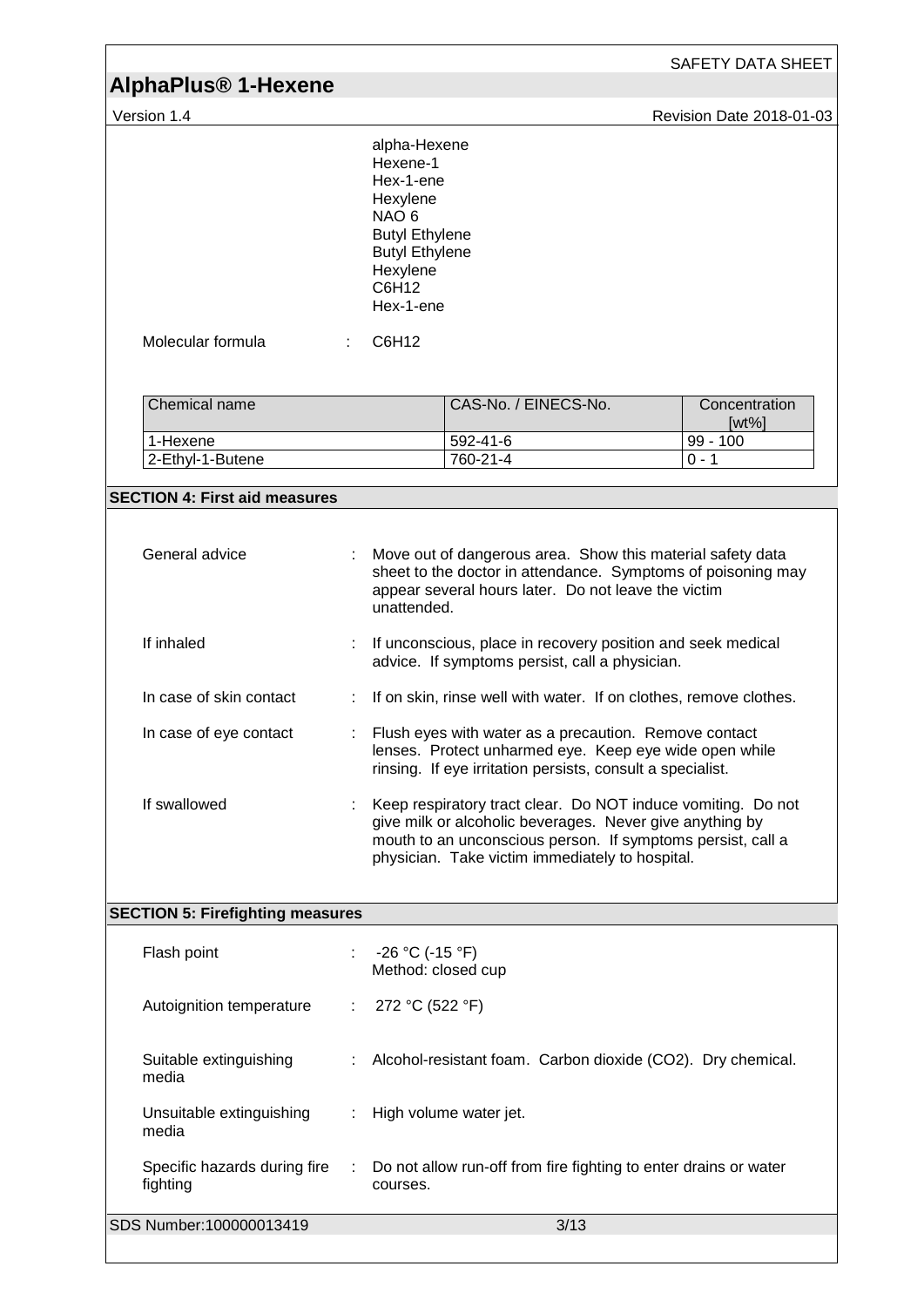|                                                   | SAFETY DATA SHEET                                                                                                                                                                                                                                                                                                                                                                                                                                                                                                                                                                                                                                                                                                                                                                                                                                                                                                                                                       |
|---------------------------------------------------|-------------------------------------------------------------------------------------------------------------------------------------------------------------------------------------------------------------------------------------------------------------------------------------------------------------------------------------------------------------------------------------------------------------------------------------------------------------------------------------------------------------------------------------------------------------------------------------------------------------------------------------------------------------------------------------------------------------------------------------------------------------------------------------------------------------------------------------------------------------------------------------------------------------------------------------------------------------------------|
| <b>AlphaPlus<sup>®</sup> 1-Hexene</b>             |                                                                                                                                                                                                                                                                                                                                                                                                                                                                                                                                                                                                                                                                                                                                                                                                                                                                                                                                                                         |
| Version 1.4                                       | Revision Date 2018-01-03                                                                                                                                                                                                                                                                                                                                                                                                                                                                                                                                                                                                                                                                                                                                                                                                                                                                                                                                                |
| Special protective<br>equipment for fire-fighters | Wear self-contained breathing apparatus for firefighting if<br>necessary.                                                                                                                                                                                                                                                                                                                                                                                                                                                                                                                                                                                                                                                                                                                                                                                                                                                                                               |
| Further information                               | Collect contaminated fire extinguishing water separately. This<br>must not be discharged into drains. Fire residues and<br>contaminated fire extinguishing water must be disposed of in<br>accordance with local regulations. For safety reasons in case<br>of fire, cans should be stored separately in closed<br>containments. Use a water spray to cool fully closed<br>containers.                                                                                                                                                                                                                                                                                                                                                                                                                                                                                                                                                                                  |
| Fire and explosion<br>protection                  | Do not spray on an open flame or any other incandescent<br>material. Take necessary action to avoid static electricity<br>discharge (which might cause ignition of organic vapors). Use<br>only explosion-proof equipment. Keep away from open flames,<br>hot surfaces and sources of ignition.                                                                                                                                                                                                                                                                                                                                                                                                                                                                                                                                                                                                                                                                         |
| Hazardous decomposition<br>products               | No data available.<br>÷                                                                                                                                                                                                                                                                                                                                                                                                                                                                                                                                                                                                                                                                                                                                                                                                                                                                                                                                                 |
| <b>SECTION 6: Accidental release measures</b>     |                                                                                                                                                                                                                                                                                                                                                                                                                                                                                                                                                                                                                                                                                                                                                                                                                                                                                                                                                                         |
|                                                   |                                                                                                                                                                                                                                                                                                                                                                                                                                                                                                                                                                                                                                                                                                                                                                                                                                                                                                                                                                         |
| Personal precautions                              | Use personal protective equipment. Ensure adequate<br>ventilation. Remove all sources of ignition. Evacuate<br>personnel to safe areas. Beware of vapors accumulating to<br>form explosive concentrations. Vapors can accumulate in low<br>areas.                                                                                                                                                                                                                                                                                                                                                                                                                                                                                                                                                                                                                                                                                                                       |
| Environmental precautions                         | Prevent product from entering drains. Prevent further leakage<br>÷<br>or spillage if safe to do so. If the product contaminates rivers<br>and lakes or drains inform respective authorities.                                                                                                                                                                                                                                                                                                                                                                                                                                                                                                                                                                                                                                                                                                                                                                            |
| Methods for cleaning up                           | Contain spillage, and then collect with non-combustible<br>absorbent material, (e.g. sand, earth, diatomaceous earth,<br>vermiculite) and place in container for disposal according to<br>local / national regulations (see section 13).                                                                                                                                                                                                                                                                                                                                                                                                                                                                                                                                                                                                                                                                                                                                |
| <b>SECTION 7: Handling and storage</b>            |                                                                                                                                                                                                                                                                                                                                                                                                                                                                                                                                                                                                                                                                                                                                                                                                                                                                                                                                                                         |
| <b>Handling</b>                                   |                                                                                                                                                                                                                                                                                                                                                                                                                                                                                                                                                                                                                                                                                                                                                                                                                                                                                                                                                                         |
| Advice on safe handling                           | Electrostatic charge may accumulate and create a hazardous<br>condition when handling this material. To minimize this hazard,<br>bonding and grounding may be necessary, but may not by<br>themselves be sufficient. Review all operations, which have the<br>potential to generating and accumulation of electrostatic<br>charge and/or a flammable atmosphere (including tank and<br>container filling, splash filling, tank cleaning, sampling,<br>gauging, switch loading, filtering, mixing, agitation, and vacuum<br>truck operations) and use appropriate mitigating procedures.<br>For more information, refer to OSHA Standard 29 CFR<br>1910.106 "Flammable and Combustible Liquids"; National Fire<br>Protection Association (NFPA 77), "Recommended Practice on<br>Static Electricity"; and/or the American Petroleum Institute<br>(API) Recommended Practice 2003, "Protection Against<br>Ignitions Arising Out of Static, Lightning, and stray Currents". |
| SDS Number:100000013419                           | 4/13                                                                                                                                                                                                                                                                                                                                                                                                                                                                                                                                                                                                                                                                                                                                                                                                                                                                                                                                                                    |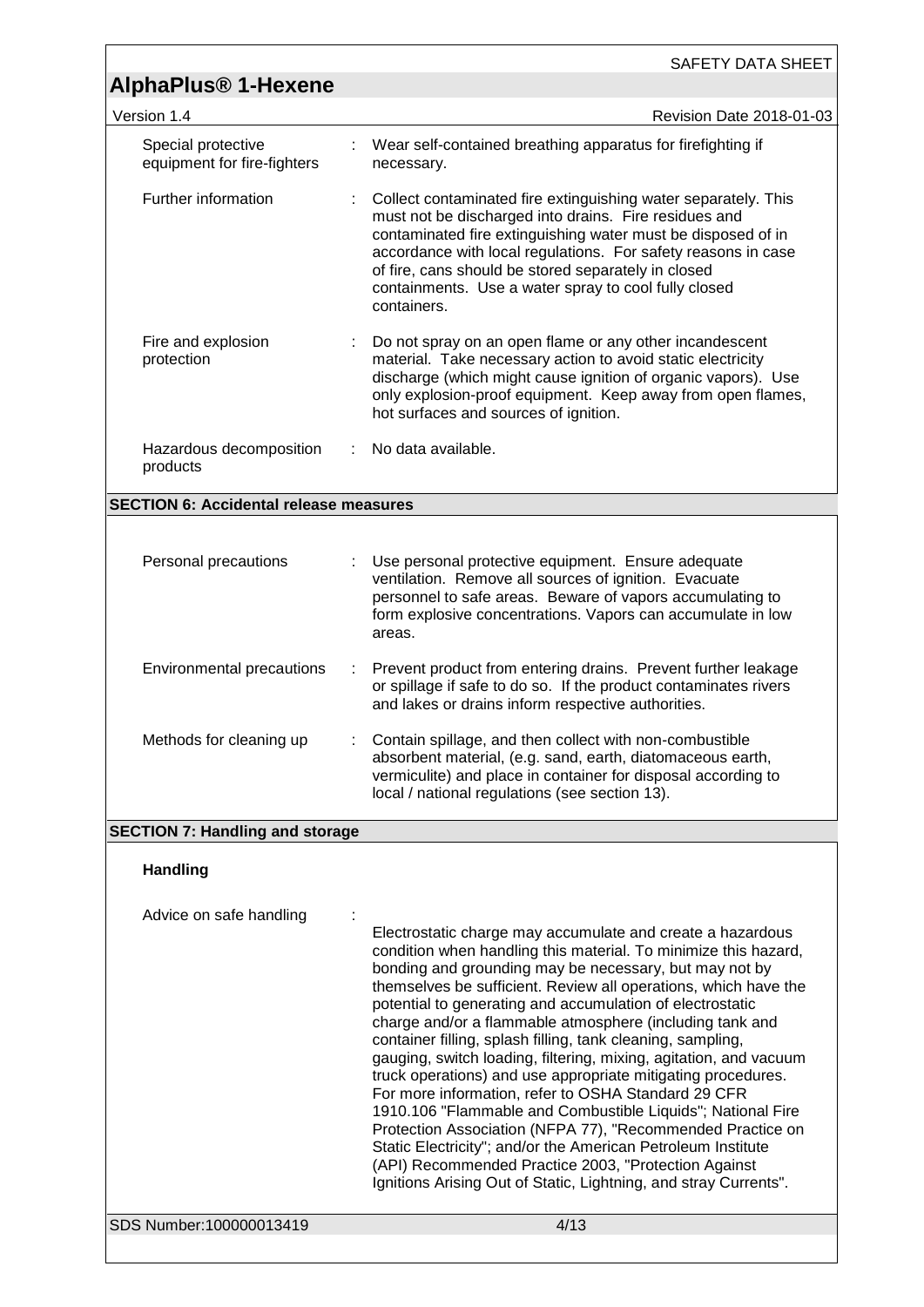|                                                    | SAFETY DATA SHEET                                                                                                                                                                                                                                                                                                     |
|----------------------------------------------------|-----------------------------------------------------------------------------------------------------------------------------------------------------------------------------------------------------------------------------------------------------------------------------------------------------------------------|
| <b>AlphaPlus<sup>®</sup> 1-Hexene</b>              |                                                                                                                                                                                                                                                                                                                       |
| Version 1.4                                        | Revision Date 2018-01-03                                                                                                                                                                                                                                                                                              |
| Advice on protection<br>against fire and explosion | : Do not spray on an open flame or any other incandescent<br>material. Take necessary action to avoid static electricity<br>discharge (which might cause ignition of organic vapors). Use<br>only explosion-proof equipment. Keep away from open flames,<br>hot surfaces and sources of ignition.                     |
| <b>Storage</b>                                     |                                                                                                                                                                                                                                                                                                                       |
| Requirements for storage<br>areas and containers   | : No smoking. Keep container tightly closed in a dry and well-<br>ventilated place. Containers which are opened must be<br>carefully resealed and kept upright to prevent leakage.<br>Observe label precautions. Electrical installations / working<br>materials must comply with the technological safety standards. |

### **SECTION 8: Exposure controls/personal protection**

### **Ingredients with workplace control parameters**

**US**

| Indredients                                     | Basis        | Value      | l parameters<br>Control | Note        |
|-------------------------------------------------|--------------|------------|-------------------------|-------------|
| ·Hexene                                         | <b>ACGIH</b> | <b>TWA</b> | 50 ppm.                 | CNS impair. |
| CNS impair<br>Central Nervous System impairment |              |            |                         |             |

### **Engineering measures**

Adequate ventilation to control airborned concentrations below the exposure guidelines/limits. Consider the potential hazards of this material (see Section 2), applicable exposure limits, job activities, and other substances in the work place when designing engineering controls and selecting personal protective equipment. If engineering controls or work practices are not adequate to prevent exposure to harmful levels of this material, the personal protective equipment listed below is recommended. The user should read and understand all instructions and limitations supplied with the equipment since protection is usually provided for a limited time or under certain circumstances.

### **Personal protective equipment**

| Respiratory protection   | : Wear a supplied-air NIOSH approved respirator unless<br>ventilation or other engineering controls are adequate to<br>maintain minimal oxygen content of 19.5% by volume under<br>normal atmospheric pressure. Wear a NIOSH approved<br>respirator that provides protection when working with this<br>material if exposure to harmful levels of airborne material may<br>occur, such as:. Air-Purifying Respirator for Organic Vapors.<br>Use a positive pressure, air-supplying respirator if there is<br>potential for uncontrolled release, exposure levels are not<br>known, or other circumstances where air-purifying respirators<br>may not provide adequate protection. |
|--------------------------|----------------------------------------------------------------------------------------------------------------------------------------------------------------------------------------------------------------------------------------------------------------------------------------------------------------------------------------------------------------------------------------------------------------------------------------------------------------------------------------------------------------------------------------------------------------------------------------------------------------------------------------------------------------------------------|
| Hand protection          | The suitability for a specific workplace should be discussed<br>with the producers of the protective gloves. Please observe<br>the instructions regarding permeability and breakthrough time<br>which are provided by the supplier of the gloves. Also take into<br>consideration the specific local conditions under which the<br>product is used, such as the danger of cuts, abrasion, and the<br>contact time. Gloves should be discarded and replaced if there<br>is any indication of degradation or chemical breakthrough.                                                                                                                                                |
| Eye protection           | Eye wash bottle with pure water. Tightly fitting safety goggles.                                                                                                                                                                                                                                                                                                                                                                                                                                                                                                                                                                                                                 |
| Skin and body protection | Choose body protection in relation to its type, to the                                                                                                                                                                                                                                                                                                                                                                                                                                                                                                                                                                                                                           |
| SDS Number:100000013419  | 5/13                                                                                                                                                                                                                                                                                                                                                                                                                                                                                                                                                                                                                                                                             |
|                          |                                                                                                                                                                                                                                                                                                                                                                                                                                                                                                                                                                                                                                                                                  |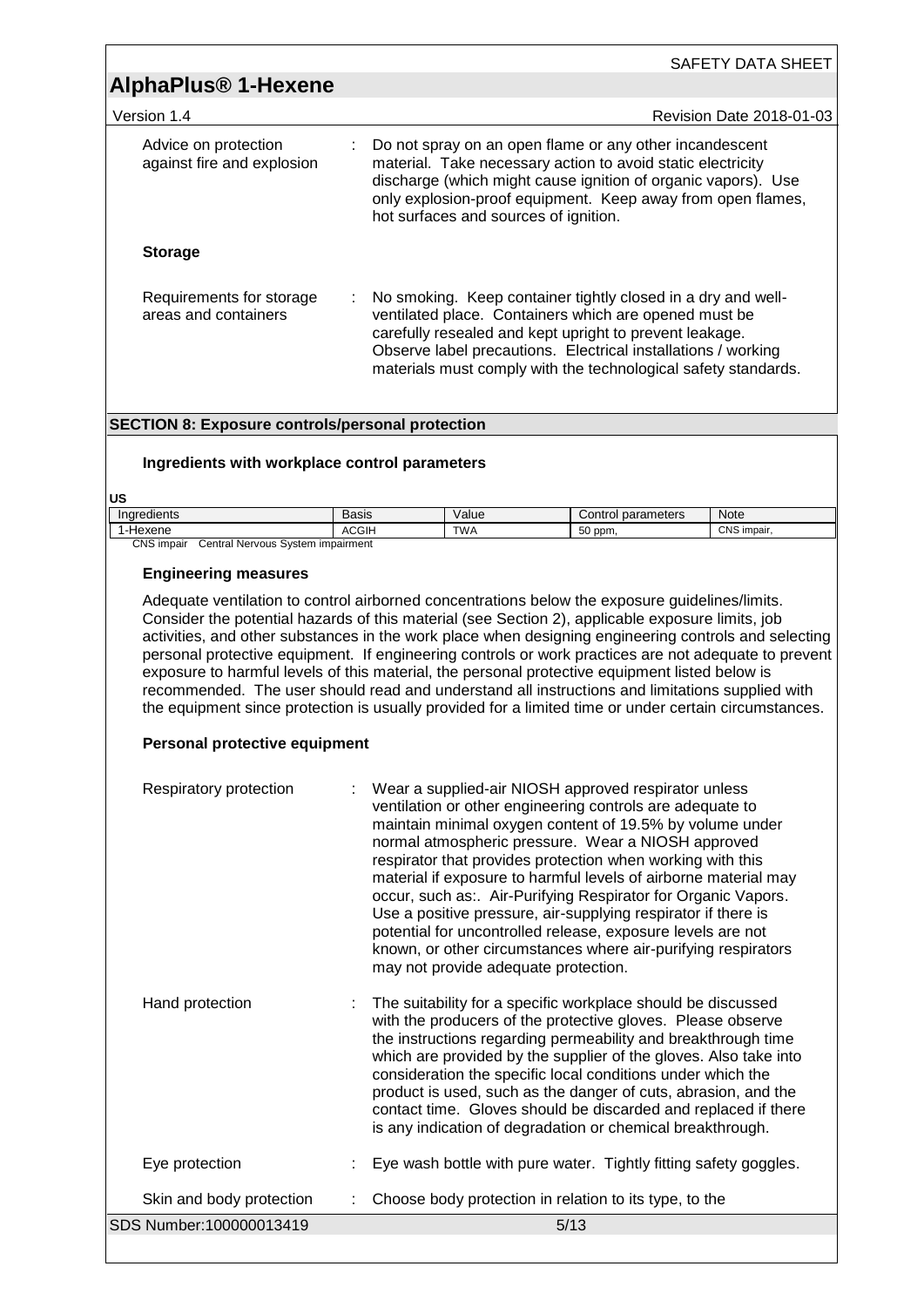|                                                    | SAFETY DATA SHEET                                                                                                                                                                                         |
|----------------------------------------------------|-----------------------------------------------------------------------------------------------------------------------------------------------------------------------------------------------------------|
| <b>AlphaPlus<sup>®</sup> 1-Hexene</b>              |                                                                                                                                                                                                           |
| Version 1.4                                        | Revision Date 2018-01-03                                                                                                                                                                                  |
|                                                    | concentration and amount of dangerous substances, and to the<br>specific work-place. Wear as appropriate:. Flame retardant<br>antistatic protective clothing. Workers should wear antistatic<br>footwear. |
| Hygiene measures                                   | When using do not eat or drink. When using do not smoke.<br>Wash hands before breaks and at the end of workday.                                                                                           |
|                                                    | For additional details, see the Exposure Scenario in the Annex portion                                                                                                                                    |
| <b>SECTION 9: Physical and chemical properties</b> |                                                                                                                                                                                                           |
|                                                    | Information on basic physical and chemical properties                                                                                                                                                     |
| Appearance                                         |                                                                                                                                                                                                           |
| Form<br>Physical state<br>Color                    | Liquid<br>: Liquid<br>: Clear, colorless                                                                                                                                                                  |
| Safety data                                        |                                                                                                                                                                                                           |
| Flash point                                        | : $-26 °C (-15 °F)$<br>Method: closed cup                                                                                                                                                                 |
| Lower explosion limit                              | : $2\%$ (V)                                                                                                                                                                                               |
| Upper explosion limit                              | : $7\%$ (V)                                                                                                                                                                                               |
| Oxidizing properties                               | : no                                                                                                                                                                                                      |
| Autoignition temperature                           | : $272 °C (522 °F)$                                                                                                                                                                                       |
| Thermal decomposition                              | : No data available                                                                                                                                                                                       |
| Molecular formula                                  | : C6H12                                                                                                                                                                                                   |
| Molecular weight                                   | : 84.18 g/mol                                                                                                                                                                                             |
| pH                                                 | Not applicable                                                                                                                                                                                            |
| Pour point                                         | No data available                                                                                                                                                                                         |
| Boiling point/boiling range                        | : 63.5 °C (146.3 °F)                                                                                                                                                                                      |
| Vapor pressure                                     | : 176.00 MMHG<br>at 24 °C (75 °F)                                                                                                                                                                         |
|                                                    | 106.30 kPa<br>at 65 °C (149 °F)                                                                                                                                                                           |
| Relative density                                   | : 0.68<br>at 15 °C (59 °F)                                                                                                                                                                                |
| Density                                            | 645 kg/m3<br>at 50 °C (122 °F)                                                                                                                                                                            |
|                                                    | 678 kg/m3                                                                                                                                                                                                 |
| SDS Number:100000013419                            | 6/13                                                                                                                                                                                                      |

<u> 1980 - Andrea Station Barbara, actor a contrador de la contrador de la contrador de la contrador de la contra</u>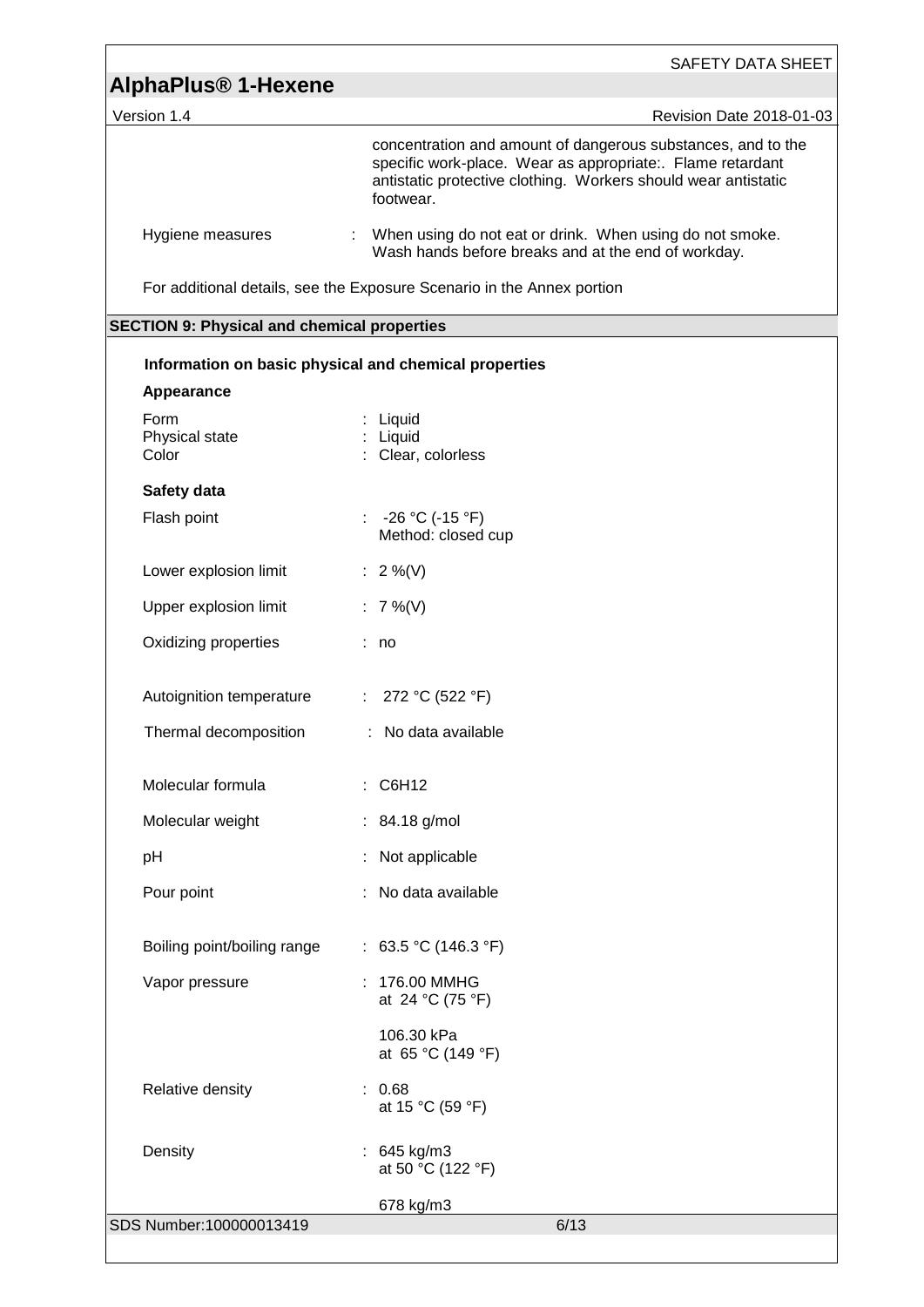|                                                      | SAFETY DATA SHEET                                                                                                                            |
|------------------------------------------------------|----------------------------------------------------------------------------------------------------------------------------------------------|
| <b>AlphaPlus<sup>®</sup> 1-Hexene</b><br>Version 1.4 | Revision Date 2018-01-03                                                                                                                     |
|                                                      | at 15 °C (59 °F)                                                                                                                             |
|                                                      |                                                                                                                                              |
|                                                      | 674 g/cm3<br>at 20 °C (68 °F)                                                                                                                |
| Water solubility                                     | : 47 MG/L<br>at 20 °C (68 °F)<br>slightly soluble                                                                                            |
| Partition coefficient: n-                            | : log Pow: 3.87                                                                                                                              |
| octanol/water<br>Viscosity, kinematic                | $: 0.34$ cSt<br>at 40 °C (104 °F)                                                                                                            |
| Relative vapor density                               | : 2.9<br>$(Air = 1.0)$                                                                                                                       |
| Evaporation rate                                     | : No data available                                                                                                                          |
| Percent volatile                                     | $:$ > 99 %                                                                                                                                   |
| <b>Other information</b>                             |                                                                                                                                              |
| Conductivity                                         | $: 4.1$ pSm<br>Method: ASTM D4308                                                                                                            |
| <b>SECTION 10: Stability and reactivity</b>          |                                                                                                                                              |
|                                                      |                                                                                                                                              |
| Chemical stability                                   | : This material is considered stable under normal ambient and<br>anticipated storage and handling conditions of temperature<br>and pressure. |
| Possibility of hazardous reactions                   |                                                                                                                                              |
| Conditions to avoid                                  | : Heat, flames and sparks.                                                                                                                   |
| Thermal decomposition                                | : No data available                                                                                                                          |
| Hazardous decomposition<br>products                  | : No data available                                                                                                                          |
| Other data                                           | No decomposition if stored and applied as directed.                                                                                          |
| <b>SECTION 11: Toxicological information</b>         |                                                                                                                                              |
|                                                      |                                                                                                                                              |
| <b>Acute oral toxicity</b>                           |                                                                                                                                              |
| 1-Hexene                                             | : LD50: $> 5,600$ mg/kg<br>Species: Rat<br>Sex: male and female<br>Method: Fixed Dose Method                                                 |
| <b>Acute inhalation toxicity</b>                     |                                                                                                                                              |
| SDS Number:100000013419                              | 7/13                                                                                                                                         |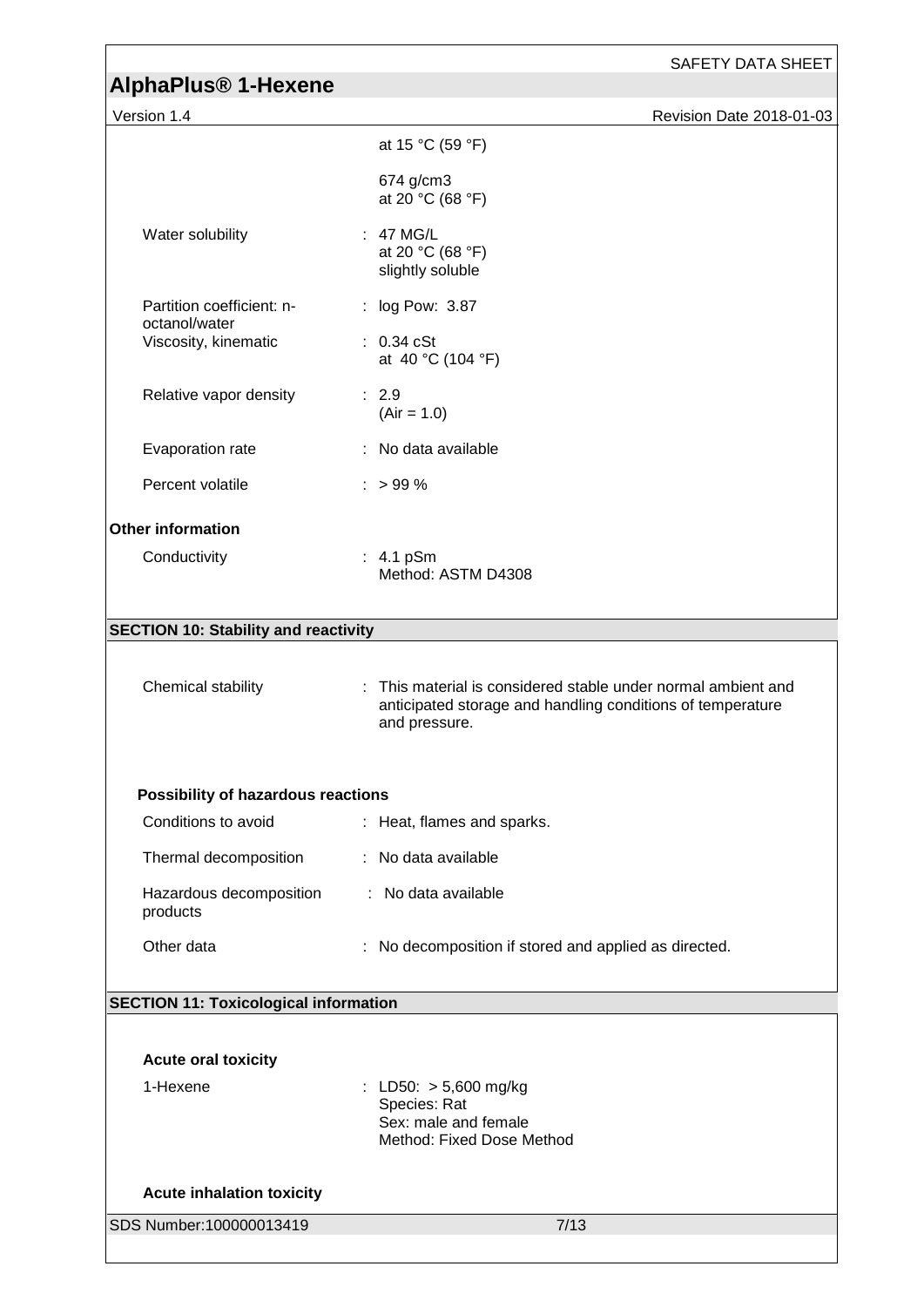| <b>AlphaPlus<sup>®</sup> 1-Hexene</b>                   | SAFETY DATA SHEET                                                                                                                                                                                                                                                                                                                                                                                                                                                                                                                                                                                                                                                                                                                                                                                |
|---------------------------------------------------------|--------------------------------------------------------------------------------------------------------------------------------------------------------------------------------------------------------------------------------------------------------------------------------------------------------------------------------------------------------------------------------------------------------------------------------------------------------------------------------------------------------------------------------------------------------------------------------------------------------------------------------------------------------------------------------------------------------------------------------------------------------------------------------------------------|
| Version 1.4                                             | Revision Date 2018-01-03                                                                                                                                                                                                                                                                                                                                                                                                                                                                                                                                                                                                                                                                                                                                                                         |
| 1-Hexene                                                | : LC50: 110.1 mg/l<br>Exposure time: 4 h<br>Species: Rat<br>Sex: male<br>Test atmosphere: vapor<br>Method: OECD Test Guideline 403                                                                                                                                                                                                                                                                                                                                                                                                                                                                                                                                                                                                                                                               |
| <b>Skin irritation</b>                                  |                                                                                                                                                                                                                                                                                                                                                                                                                                                                                                                                                                                                                                                                                                                                                                                                  |
| 1-Hexene                                                | : No skin irritation<br>Repeated or prolonged contact with the mixture may cause<br>removal of natural fat from the skin resulting in desiccation of<br>the skin.                                                                                                                                                                                                                                                                                                                                                                                                                                                                                                                                                                                                                                |
| <b>Eye irritation</b><br>1-Hexene                       | : No eye irritation                                                                                                                                                                                                                                                                                                                                                                                                                                                                                                                                                                                                                                                                                                                                                                              |
| AlphaPlus <sup>®</sup> 1-Hexene<br><b>Sensitization</b> | Did not cause sensitization on laboratory animals.                                                                                                                                                                                                                                                                                                                                                                                                                                                                                                                                                                                                                                                                                                                                               |
| <b>Repeated dose toxicity</b>                           |                                                                                                                                                                                                                                                                                                                                                                                                                                                                                                                                                                                                                                                                                                                                                                                                  |
| 1-Hexene                                                | : Species: Rat, male<br>Sex: male<br>Application Route: oral gavage<br>Dose: 0, 10, 101, 1010, 3365 mg/kg<br>Exposure time: 28 day<br>Number of exposures: daily<br>NOEL: 101 mg/kg<br>Lowest observable effect level: 1,010 mg/kg<br>Test substance: yes<br>Method: OECD Test Guideline 407<br>Species: Rat, female<br>Sex: female<br>Application Route: oral gavage<br>Dose: 0, 10, 101, 1010, 3365 mg/kg<br>Exposure time: 28 day<br>Number of exposures: daily<br>NOEL: 1,010 mg/kg<br>Lowest observable effect level: 3,365 mg/kg<br>Test substance: yes<br>Method: OECD Test Guideline 407<br>Species: Rat<br>Application Route: Inhalation<br>Dose: 0, 300, 1000, 3000 ppm<br>Exposure time: 90 day<br>Number of exposures: 6 h/d, 5 d/wk, 13 wk<br>NOEL: 3000 ppm<br>Test substance: yes |
| <b>Reproductive toxicity</b>                            |                                                                                                                                                                                                                                                                                                                                                                                                                                                                                                                                                                                                                                                                                                                                                                                                  |
| 1-Hexene                                                | Species: Rat<br>Sex: males<br>Application Route: oral gavage                                                                                                                                                                                                                                                                                                                                                                                                                                                                                                                                                                                                                                                                                                                                     |
| SDS Number:100000013419                                 | 8/13                                                                                                                                                                                                                                                                                                                                                                                                                                                                                                                                                                                                                                                                                                                                                                                             |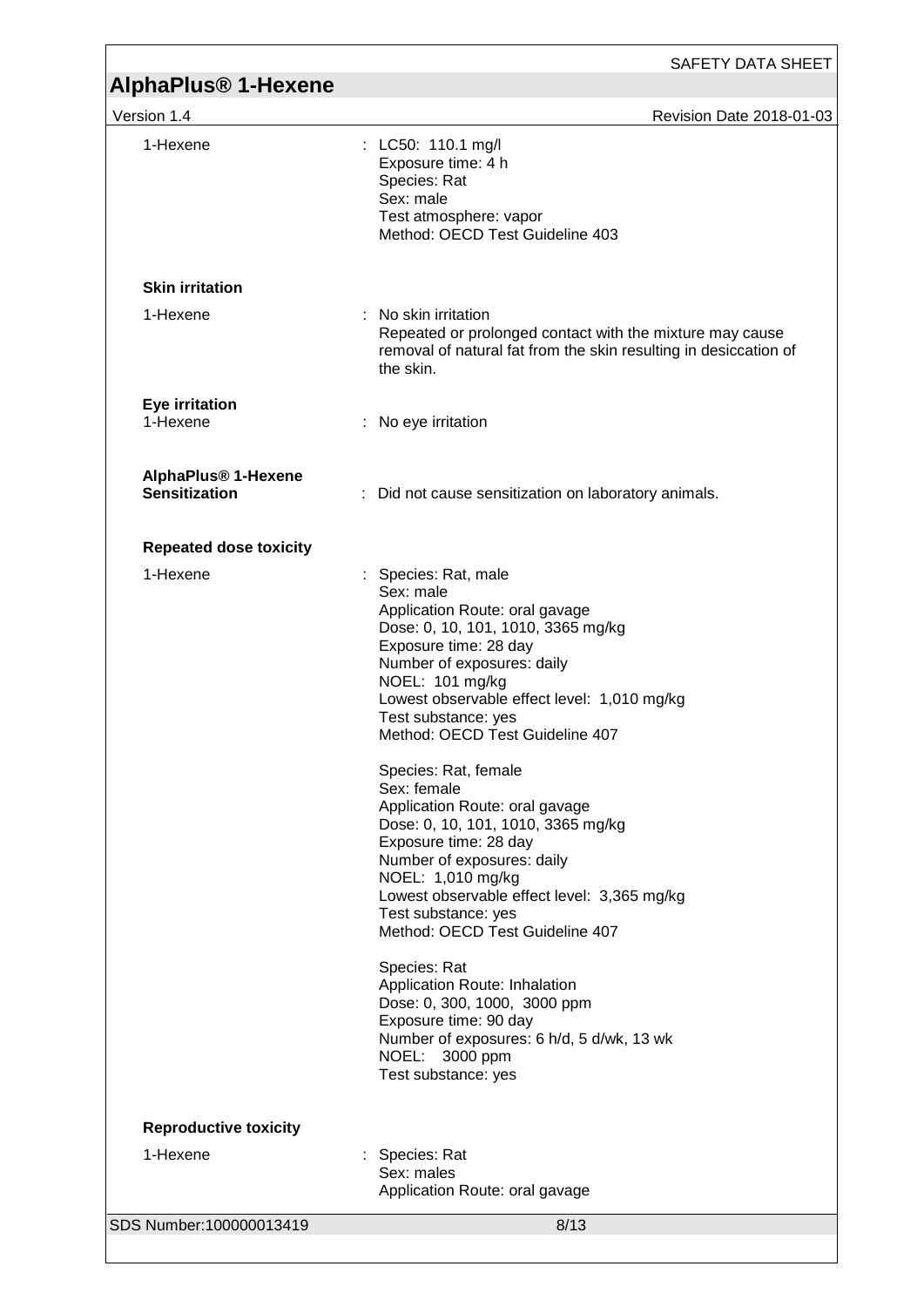| AlphaPlus <sup>®</sup> 1-Hexene                               | <b>SAFETY DATA SHEET</b>                                                                                                                                                                                                                                                                                |
|---------------------------------------------------------------|---------------------------------------------------------------------------------------------------------------------------------------------------------------------------------------------------------------------------------------------------------------------------------------------------------|
| Version 1.4                                                   | Revision Date 2018-01-03                                                                                                                                                                                                                                                                                |
|                                                               | Dose: 0, 100, 500, 1000 mg/kg<br>Number of exposures: daily<br>Test period: 44 d<br>Test substance: yes<br>Method: OECD Guideline 421<br>NOAEL Parent: 1,000 mg/kg<br>NOAEL F1: 1,000 mg/kg                                                                                                             |
|                                                               | Species: Rat<br>Sex: females<br>Application Route: oral gavage<br>Dose: 0, 100, 500, 1000 mg/kg<br>Number of exposures: daily<br>Test period: 41-51 d<br>Test substance: yes<br>Method: OECD Guideline 421<br>NOAEL Parent: 1,000 mg/kg<br>NOAEL F1: 1,000 mg/kg                                        |
| AlphaPlus <sup>®</sup> 1-Hexene<br><b>Aspiration toxicity</b> | May be fatal if swallowed and enters airways.<br>Substances known to cause human aspiration toxicity hazards<br>or to be regarded as if they cause human aspiration toxicity<br>hazard.                                                                                                                 |
| <b>CMR</b> effects                                            |                                                                                                                                                                                                                                                                                                         |
| 1-Hexene                                                      | Carcinogenicity: Not available<br>Mutagenicity: Tests on bacterial or mammalian cell cultures<br>did not show mutagenic effects.<br>Teratogenicity: Animal testing did not show any effects on<br>fetal development.<br>Reproductive toxicity: Animal testing did not show any effects<br>on fertility. |
| AlphaPlus <sup>®</sup> 1-Hexene<br><b>Further information</b> | : Solvents may degrease the skin.                                                                                                                                                                                                                                                                       |
| <b>SECTION 12: Ecological information</b>                     |                                                                                                                                                                                                                                                                                                         |
| <b>Toxicity to fish</b>                                       |                                                                                                                                                                                                                                                                                                         |
| 1-Hexene                                                      | : LC50: 5.6 mg/l<br>Exposure time: 96 h<br>Species: Oncorhynchus mykiss (rainbow trout)<br>semi-static test Test substance: yes<br>Method: OECD Test Guideline 203                                                                                                                                      |
| Toxicity to daphnia and other aquatic invertebrates           |                                                                                                                                                                                                                                                                                                         |
| 1-Hexene                                                      | EC50: 4.4 mg/l<br>Exposure time: 48 h<br>Species: Daphnia magna (Water flea)<br>static test Test substance: no<br>Method: OECD Test Guideline 202<br>Information given is based on data obtained from similar                                                                                           |
|                                                               |                                                                                                                                                                                                                                                                                                         |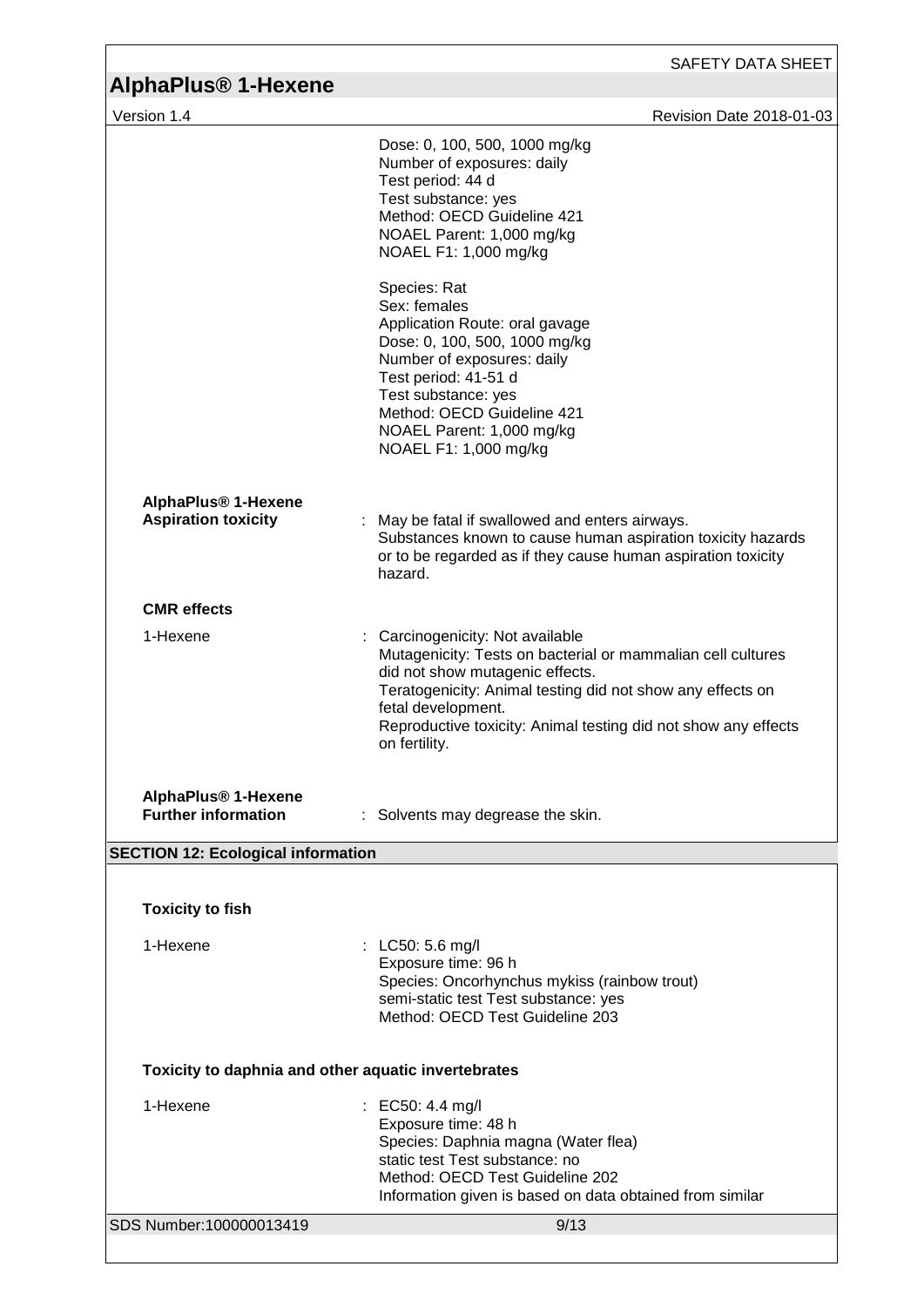|                                              | SAFETY DATA SHEET                                                                                                                                                                                                                   |
|----------------------------------------------|-------------------------------------------------------------------------------------------------------------------------------------------------------------------------------------------------------------------------------------|
| <b>AlphaPlus<sup>®</sup> 1-Hexene</b>        |                                                                                                                                                                                                                                     |
| Version 1.4                                  | Revision Date 2018-01-03                                                                                                                                                                                                            |
|                                              | substances.                                                                                                                                                                                                                         |
| <b>Toxicity to algae</b>                     |                                                                                                                                                                                                                                     |
| 1-Hexene                                     | : NOEC: 1.8 mg/l<br>Exposure time: 96 h<br>Species: Pseudokirchneriella subcapitata (green algae)<br>Growth inhibition Method: OECD Test Guideline 201<br>Information given is based on data obtained from similar<br>substances.   |
|                                              | $EC50:$ > 5.5 mg/l<br>Exposure time: 96 h<br>Species: Pseudokirchneriella subcapitata (green algae)<br>Growth inhibition Method: OECD Test Guideline 201<br>Information given is based on data obtained from similar<br>substances. |
| Bioaccumulation                              |                                                                                                                                                                                                                                     |
| 1-Hexene                                     | This material is not expected to bioaccumulate.<br>t.                                                                                                                                                                               |
| Biodegradability                             |                                                                                                                                                                                                                                     |
| 1-Hexene                                     | $: 67 - 98 %$<br>Testing period: 28 d<br>Test substance: yes<br>According to the results of tests of biodegradability this<br>product is considered as being readily biodegradable.                                                 |
| <b>Ecotoxicology Assessment</b>              |                                                                                                                                                                                                                                     |
| Acute aquatic toxicity<br>1-Hexene           | Toxic to aquatic life.                                                                                                                                                                                                              |
| Chronic aquatic toxicity<br>1-Hexene         | : No data available                                                                                                                                                                                                                 |
| <b>Results of PBT assessment</b><br>1-Hexene | Non-classified PBT substance, Non-classified vPvB substance                                                                                                                                                                         |
| Additional ecological<br>information         | : Toxic to aquatic life., An environmental hazard cannot be<br>excluded in the event of unprofessional handling or disposal.                                                                                                        |
| <b>SECTION 13: Disposal considerations</b>   |                                                                                                                                                                                                                                     |
|                                              | The information in this SDS pertains only to the product as shipped.                                                                                                                                                                |
| SDS Number:100000013419                      | 10/13                                                                                                                                                                                                                               |

<u> 1989 - Johann Stoff, fransk politik (d. 19</u>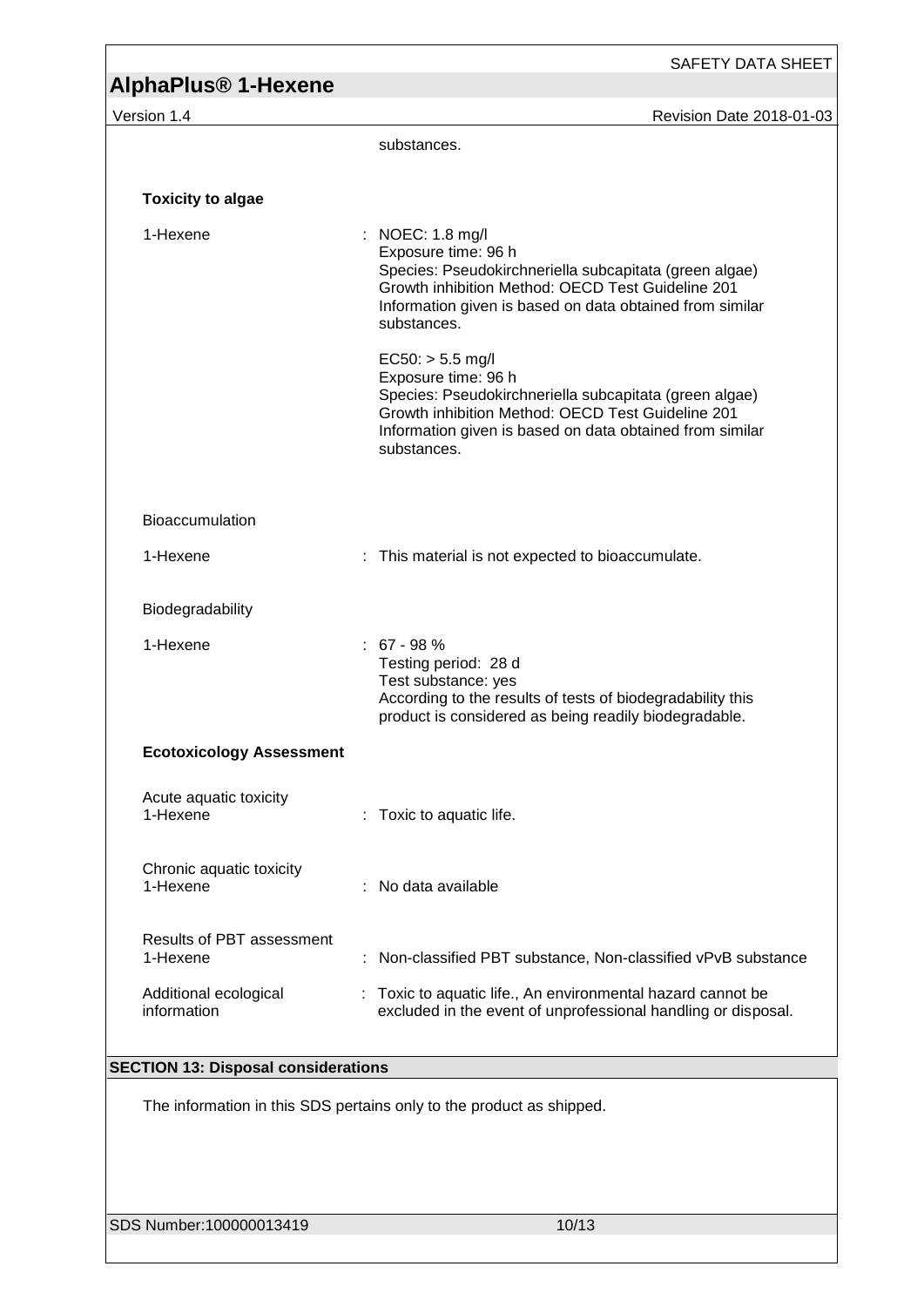|                                                                                                                                                                                                                                                                                                                                                                                                                                                                                                                           | SAFETY DATA SHEET                                                                                                                                                                                                                                                                                                                                                                                                   |  |  |  |  |
|---------------------------------------------------------------------------------------------------------------------------------------------------------------------------------------------------------------------------------------------------------------------------------------------------------------------------------------------------------------------------------------------------------------------------------------------------------------------------------------------------------------------------|---------------------------------------------------------------------------------------------------------------------------------------------------------------------------------------------------------------------------------------------------------------------------------------------------------------------------------------------------------------------------------------------------------------------|--|--|--|--|
| <b>AlphaPlus<sup>®</sup> 1-Hexene</b>                                                                                                                                                                                                                                                                                                                                                                                                                                                                                     |                                                                                                                                                                                                                                                                                                                                                                                                                     |  |  |  |  |
| Version 1.4                                                                                                                                                                                                                                                                                                                                                                                                                                                                                                               | Revision Date 2018-01-03                                                                                                                                                                                                                                                                                                                                                                                            |  |  |  |  |
| Use material for its intended purpose or recycle if possible. This material, if it must be discarded,<br>may meet the criteria of a hazardous waste as defined by US EPA under RCRA (40 CFR 261) or<br>other State and local regulations. Measurement of certain physical properties and analysis for<br>regulated components may be necessary to make a correct determination. If this material is<br>classified as a hazardous waste, federal law requires disposal at a licensed hazardous waste<br>disposal facility. |                                                                                                                                                                                                                                                                                                                                                                                                                     |  |  |  |  |
| Product                                                                                                                                                                                                                                                                                                                                                                                                                                                                                                                   | : The product should not be allowed to enter drains, water<br>courses or the soil. Do not contaminate ponds, waterways or<br>ditches with chemical or used container. Send to a licensed<br>waste management company.                                                                                                                                                                                               |  |  |  |  |
| Contaminated packaging                                                                                                                                                                                                                                                                                                                                                                                                                                                                                                    | Empty remaining contents. Dispose of as unused product.<br>Do not re-use empty containers. Do not burn, or use a cutting<br>torch on, the empty drum.                                                                                                                                                                                                                                                               |  |  |  |  |
|                                                                                                                                                                                                                                                                                                                                                                                                                                                                                                                           | For additional details, see the Exposure Scenario in the Annex portion                                                                                                                                                                                                                                                                                                                                              |  |  |  |  |
| <b>SECTION 14: Transport information</b>                                                                                                                                                                                                                                                                                                                                                                                                                                                                                  |                                                                                                                                                                                                                                                                                                                                                                                                                     |  |  |  |  |
|                                                                                                                                                                                                                                                                                                                                                                                                                                                                                                                           | The shipping descriptions shown here are for bulk shipments only, and may not apply to<br>shipments in non-bulk packages (see regulatory definition).                                                                                                                                                                                                                                                               |  |  |  |  |
| bill of lading.                                                                                                                                                                                                                                                                                                                                                                                                                                                                                                           | Consult the appropriate domestic or international mode-specific and quantity-specific Dangerous<br>Goods Regulations for additional shipping description requirements (e.g., technical name or names,<br>etc.) Therefore, the information shown here, may not always agree with the bill of lading shipping<br>description for the material. Flashpoints for the material may vary slightly between the SDS and the |  |  |  |  |
| UN2370, 1-HEXENE, 3, II                                                                                                                                                                                                                                                                                                                                                                                                                                                                                                   | US DOT (UNITED STATES DEPARTMENT OF TRANSPORTATION)                                                                                                                                                                                                                                                                                                                                                                 |  |  |  |  |
|                                                                                                                                                                                                                                                                                                                                                                                                                                                                                                                           | <b>IMO / IMDG (INTERNATIONAL MARITIME DANGEROUS GOODS)</b><br>UN2370, 1-HEXENE, 3, II, (-26 °C)                                                                                                                                                                                                                                                                                                                     |  |  |  |  |
| IATA (INTERNATIONAL AIR TRANSPORT ASSOCIATION)<br>UN2370, 1-HEXENE, 3, II                                                                                                                                                                                                                                                                                                                                                                                                                                                 |                                                                                                                                                                                                                                                                                                                                                                                                                     |  |  |  |  |
| UN2370, 1-HEXENE, 3, II, (D/E)                                                                                                                                                                                                                                                                                                                                                                                                                                                                                            | ADR (AGREEMENT ON DANGEROUS GOODS BY ROAD (EUROPE))                                                                                                                                                                                                                                                                                                                                                                 |  |  |  |  |
| RID (REGULATIONS CONCERNING THE INTERNATIONAL TRANSPORT OF<br>DANGEROUS GOODS (EUROPE))<br>UN2370, 1-HEXENE, 3, II                                                                                                                                                                                                                                                                                                                                                                                                        |                                                                                                                                                                                                                                                                                                                                                                                                                     |  |  |  |  |
| UN2370, 1-HEXENE, 3, II                                                                                                                                                                                                                                                                                                                                                                                                                                                                                                   | ADN (EUROPEAN AGREEMENT CONCERNING THE INTERNATIONAL CARRIAGE<br>OF DANGEROUS GOODS BY INLAND WATERWAYS)                                                                                                                                                                                                                                                                                                            |  |  |  |  |
| SDS Number:100000013419                                                                                                                                                                                                                                                                                                                                                                                                                                                                                                   | 11/13                                                                                                                                                                                                                                                                                                                                                                                                               |  |  |  |  |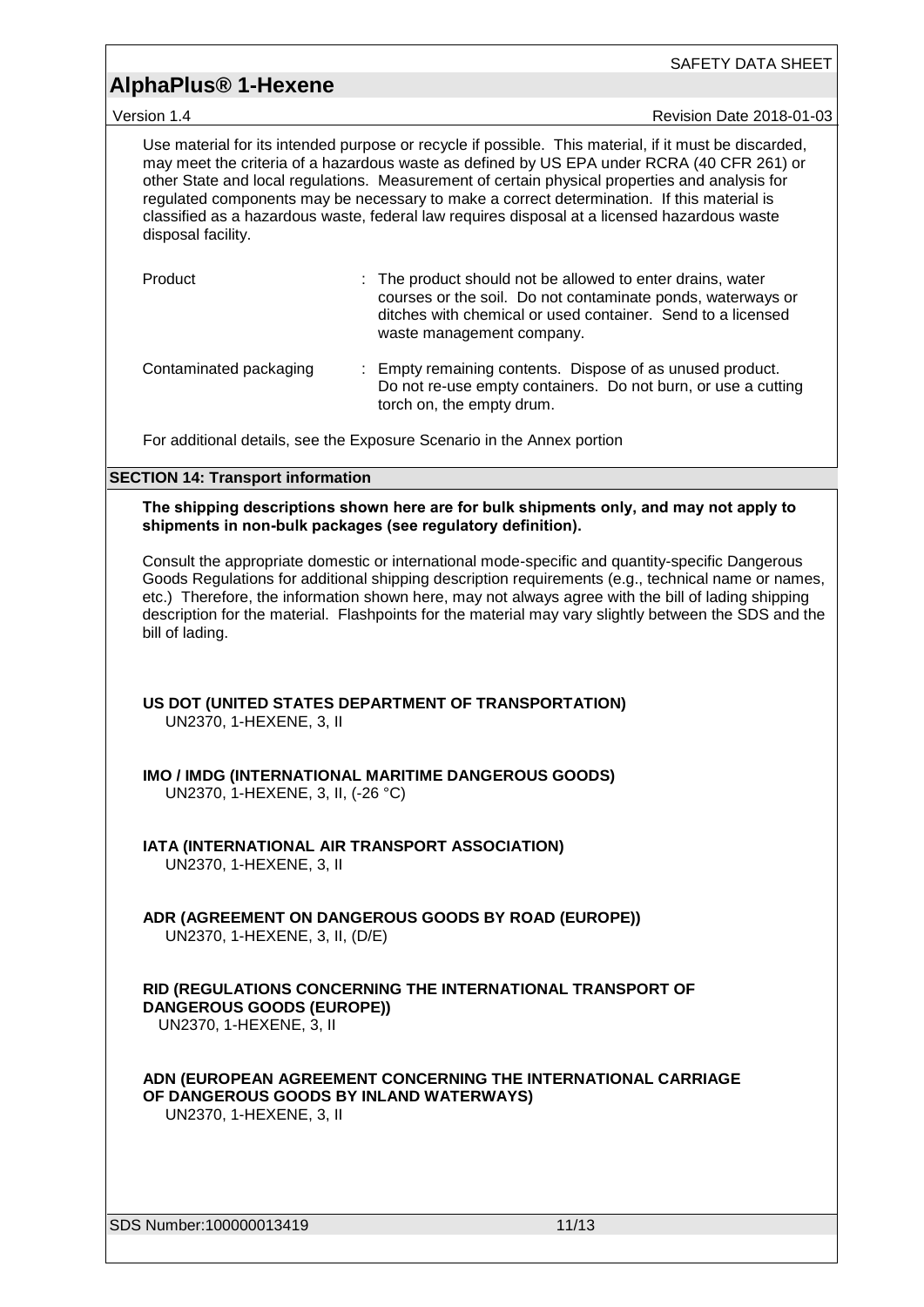## **AlphaPlus® 1-Hexene**

Version 1.4 **New Search 2018-01-03** Revision Date 2018-01-03

### **Transport in bulk according to Annex II of MARPOL 73/78 and the IBC Code**

#### **SECTION 15: Regulatory information**

# **Notification status**

United States of America (USA) **TSCA** 

On the inventory, or in compliance with the inventory : On the inventory, or in compliance with the inventory

- Canada DSL **Canadian** : All components of this product are on the Canadian **DSL**
- Australia AICS : On the inventory, or in compliance with the inventory
- New Zealand NZIoC : On the inventory, or in compliance with the inventory<br>Japan ENCS : On the inventory, or in compliance with the inventory : On the inventory, or in compliance with the inventory
	-
- Korea KECI **in the inventory**, or in compliance with the inventory
- Philippines PICCS : On the inventory, or in compliance with the inventory<br>China IECSC : On the inventory, or in compliance with the inventory : On the inventory, or in compliance with the inventory

### **SECTION 16: Other information**

**NFPA Classification** : Health Hazard: 1

Fire Hazard: 3 Reactivity Hazard: 0



### **Further information**

Significant changes since the last version are highlighted in the margin. This version replaces all previous versions.

The information in this SDS pertains only to the product as shipped.

The information provided in this Safety Data Sheet is correct to the best of our knowledge, information and belief at the date of its publication. The information given is designed only as a guidance for safe handling, use, processing, storage, transportation, disposal and release and is not to be considered a warranty or quality specification. The information relates only to the specific material designated and may not be valid for such material used in combination with any other materials or in any process, unless specified in the text.

|  | Key or legend to abbreviations and acronyms used in the safety data sheet |                                  |              |                                        |  |
|--|---------------------------------------------------------------------------|----------------------------------|--------------|----------------------------------------|--|
|  | ACGIH                                                                     | American Conference of           | LD50         | Lethal Dose 50%                        |  |
|  |                                                                           | Government Industrial Hygienists |              |                                        |  |
|  | <b>AICS</b>                                                               | Australia, Inventory of Chemical | <b>LOAFL</b> | Lowest Observed Adverse Effect         |  |
|  |                                                                           | <b>Substances</b>                |              | Level                                  |  |
|  | <b>DSL</b>                                                                | Canada, Domestic Substances      | <b>NFPA</b>  | <b>National Fire Protection Agency</b> |  |
|  |                                                                           | List                             |              |                                        |  |
|  | <b>NDSL</b>                                                               | Canada, Non-Domestic             | <b>NIOSH</b> | National Institute for Occupational    |  |
|  |                                                                           | Substances List                  |              | Safety & Health                        |  |
|  | <b>CNS</b>                                                                | <b>Central Nervous System</b>    | <b>NTP</b>   | National Toxicology Program            |  |
|  | CAS                                                                       | <b>Chemical Abstract Service</b> | <b>NZIOC</b> | New Zealand Inventory of               |  |
|  |                                                                           |                                  |              | Chemicals                              |  |
|  | EC <sub>50</sub>                                                          | <b>Effective Concentration</b>   | <b>NOAFL</b> | No Observable Adverse Effect           |  |
|  |                                                                           |                                  |              | Level                                  |  |
|  | SDS Number:100000013419                                                   |                                  | 12/13        |                                        |  |
|  |                                                                           |                                  |              |                                        |  |